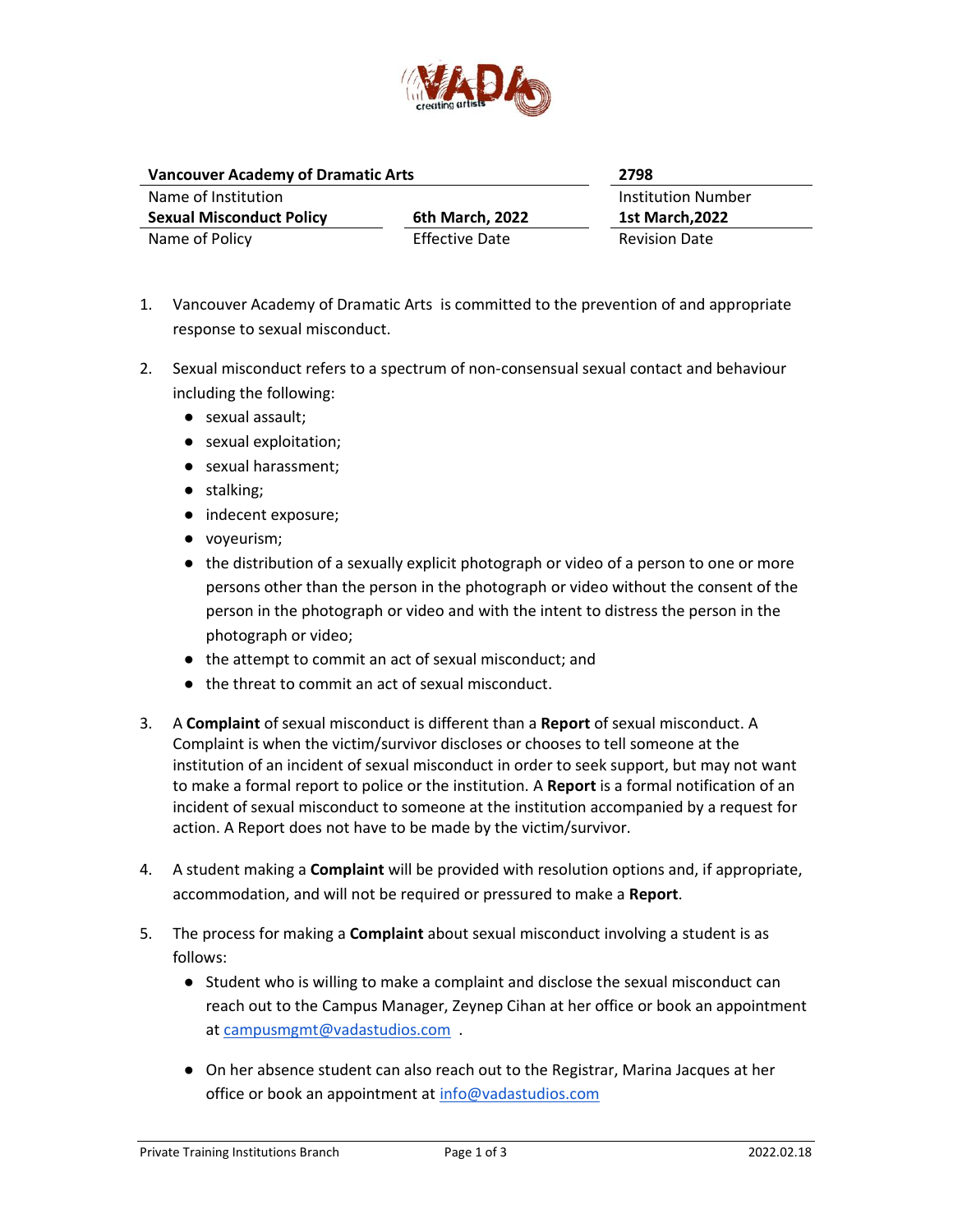

- 6. The process for responding to a **Complaint** of sexual misconduct involving a student is as follows:
	- The Campus Manager or the Registrar who received the complaint will give the response within 1-2 business days, providing a plan how to move forward.
- 7. The process for making a **Report** of sexual misconduct involving a student is as follows:
	- If no solution is reached in these discussions, state your complaint in writing as a Report. The Campus Manager, Zeynep Cihan and/or the Registrar, Marina Jacques will provide you with the Chit Form, and will guide the student to report in writing.
	- The Campus Manager/ the Registrar will then issue a request for all parties involved to submit a written account of the incident in dispute. Include in this account the names of any and all witnesses.
- 8. The process for responding to a **Report** of sexual misconduct involving a student is as follows:
	- The Campus Manager/the Registrar will then conduct an investigation by setting up individual meetings with all parties involved (including witnesses). The meetings will take place within 24 hours of receiving all written accounts
	- If no resolution is forthcoming from these meetings, VADA will hire an outside mediator/arbitrator to aid in resolution. All attempts will be made to resolve the situation within a reasonable amount of time- and proper action will be taken to discipline any unacceptable behaviour- following the Student Dismissal Policy and Procedure
- 9. In In all instances the institution will:
	- Ensure the safety of the victim/survivor.
	- As appropriate, provide emergency numbers for on and off campus security (if applicable), law enforcement, medical assistance, mental health services, and other services.
	- Respect the right of the individual to choose the services they consider most appropriate.
- 10. It is contrary to this policy for an institution to retaliate, engage in reprisals or threaten to retaliate in relation to a Complaint or a Report.
- 11. Any processes undertaken pursuant to this policy will be based on the principles of administrative fairness. All parties involved will be treated with dignity and respect.
- 12. All information related to a Complaint or Report is **confidential** and will not be shared without the written consent of the parties, subject to the following exceptions:
	- If an individual is at imminent risk of severe or life-threatening self-harm.